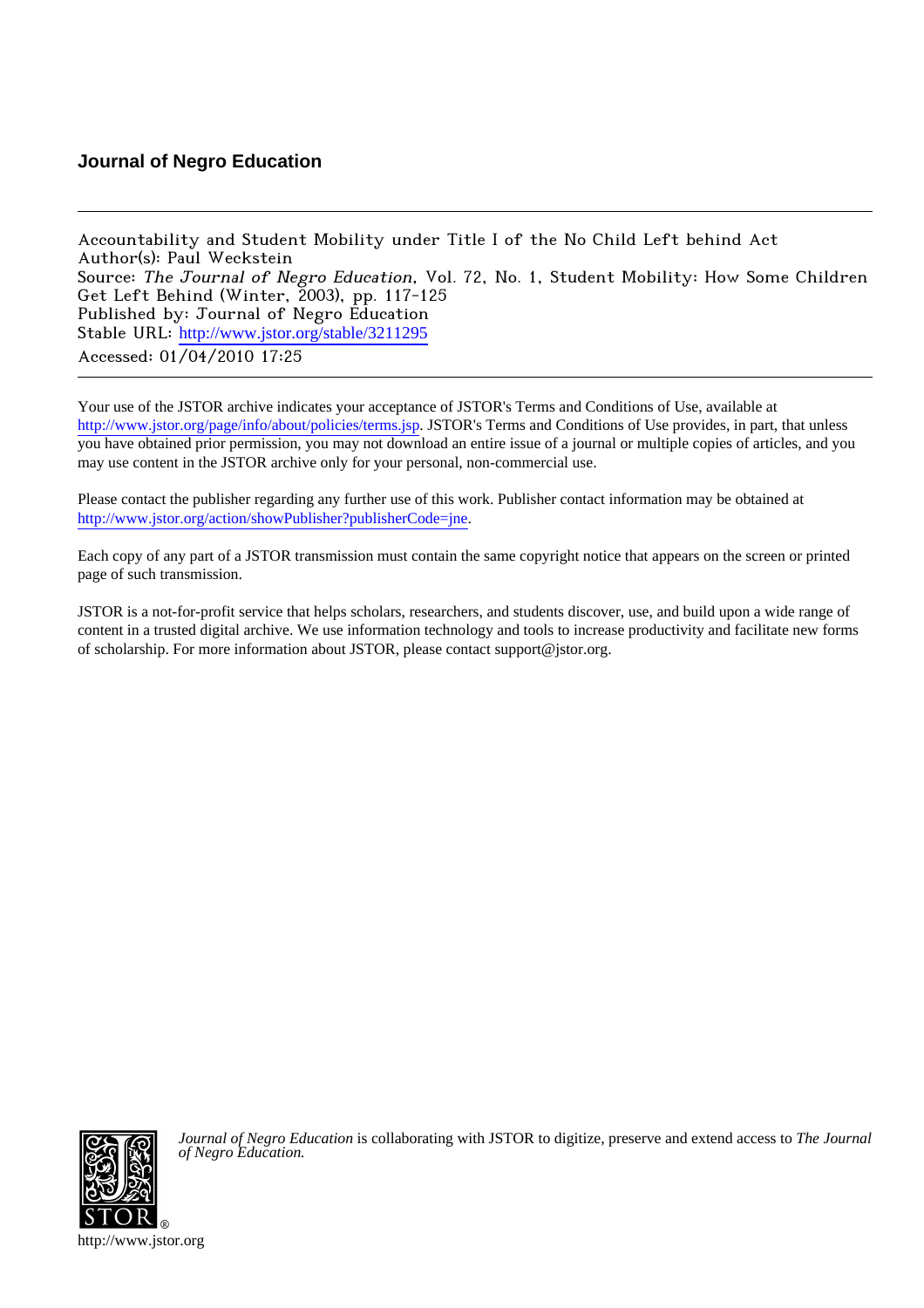# **Accountability and Student Mobility Under Title I of the No Child Left Behind Act**

# **Paul Weckstein**

**Mobile students face three related risks in the implementation of the No Child Left Behind Act. First, in determining schools' academic progress, some mobile students may not be academically assessed or counted, reducing the likelihood that their academic needs will get attention. Second, some practices that schools might pursue to avoid accountabilityfor lower achieving students may**  promote student mobility. Third, family mobility may make it harder for students and their families **to access the required program elements and parent involvement provisions of Title I designed to ensure high-quality educational services. Although safeguards were included to minimize some of these risks, implementation problems will continue to plague the Act unless forcefully addressed.** 

**Will mobile students be left behind in the efforts to ensure that students become proficient in the challenging skills and knowledge that states say all children should master? The legislative language and accompanying regulations for Title I of the No Child Left Behind Act (NCLB) reflect awareness of that risk and include some efforts to reduce it. Whether those efforts are adequate is the subject of this article.** 

**There are three types of risk. First, there is some risk that mobile students may not be assessed or counted for purposes of determining whether schools, districts, and states**  are making adequate academic progress—thereby increasing the likelihood that they will **receive less academic attention. Second, there is risk that lower achieving students may be moved from one school to another in order to avoid school accountability for their achievement. Third, there is the risk that students' mobility may make it less likely that they receive the adequate education and assistance services required under other provisions of Title I.** 

# **THE RISK THAT MOBILE STUDENTS WILL NOT BE ASSESSED OR COUNTED FOR SCHOOL ACCOUNTABILITY**

**There are two distinct questions here. First, will students' achievement be assessed? Second, will their assessment results count in determining whether the school, district, or state is performing adequately under NCLB's accountability provisions?** 

#### **Assessing Students**

**If a student's academic proficiencies are not properly assessed, there is less likelihood that his or her academic needs will be adequately identified, understood, and addressed. A central premise of Title I is that relying only on students passing courses, for example, is not adequate when there is no assurance that those courses are actually teaching the full range of knowledge and skills that, under state standards, all students should learn. Further, NCLB requires that individual assessment results be shared with the child's**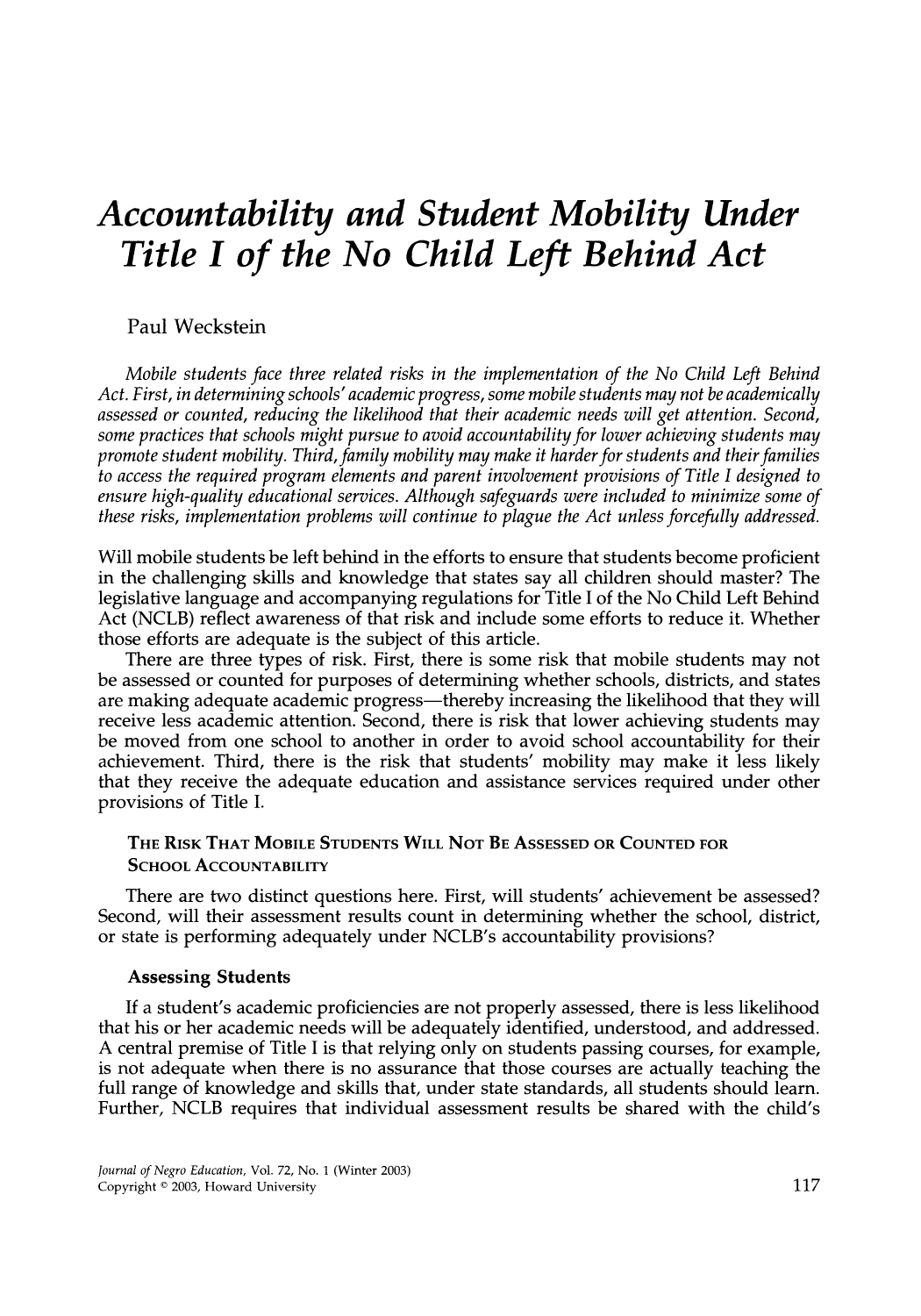**teachers and parents, and used to improve that child's instruction, which cannot happen if the child is not assessed.** 

NCLB requires that *all* students in certain grades<sup>1</sup> be assessed in order to determine **the extent to which they are proficient in the challenging academic skills and knowledge the state has said, through adoption of its academic standards, all students should master. No ambiguity exists on this point-all students, including mobile students, must be assessed. The risks here are related to implementation, and the possibility that, despite the clear provisions of the law, some students will not be assessed.2 This could happen because, for example, they do not happen to be in school on the days students are being assessed or, less innocently, because someone in the school has encouraged them not to come and participate, since their expected low scores will depress the school's achievement outcomes. These are risks shared by many other students as well, but students' mobility increases the likelihood they will not be in school or included when the assessments are conducted.** 

**Faulty reading of the NCLB may increase the potential that some students will not be assessed. A separate provision requires that, regardless of assessment results, a school will not be deemed to be making adequate progress, for accountability purposes, if less than 95% of its students or less than 95% of any subgroup-low-income students, students with disabilities, students with limited English proficiency, and students from each major racial and ethnic group-have been assessed. While this requirement is in addition to the basic obligation to assess all students, and was added in order to discourage exclusion from assessment, it may be misunderstood. Some schools may think that a 5% exclusion rate (overall or for any of the subgroups) is acceptable, or, again less innocently, encourage them to figure out which lower achieving students they should actively exclude. It will thus be very important to emphasize that, even if a school's participation rate is sufficient for making adequate progress, exclusion of any students will still result in a violation of the separate requirement to include all students in the assessments.** 

In addition, there are two routes—nonpromotion and dropping out—by which stu**dents may not get assessed without directly violating the Act. Mobile students may well be disproportionately at risk here too. First, if a state provides for assessments in grade 4, for example, students who are not promoted and are instead retained in grade 3 will not be assessed with their peers. Yet these students, by virtue of their retention, are presumably not proficient and not making adequate academic progress. As with other practices discussed here, there are two sides to the risk: one is the impact for those children who are retained for reasons independent of NCLB; the other is the possibility that NCLB will actually encourage schools to increase grade retention as a way to avoid negative showings on their assessments.** 

**<sup>1</sup>The state must provide for assessment in at least one grade in each of three grade spans-grades 3-5, 6-8, and 9-12-in at least English or language arts, mathematics, and, beginning no later than 2007-08, science. By 2005-06, the English/language arts and mathematics assessments must take place in all grades 3 through 8, and at least once in grades 9-12 (Sec. 1111(b)(3)(A) and (C)(v) and (vii) of the Elementary and Secondary Education Act; 20 U.S.C. Sec. 6311(b)(3)(A) and (C)(v) and (vii)).** 

**<sup>2</sup>Assessing all students has been cited as one of the most frequently unmet Title I requirements under the accountability provisions of the 1994 Act, the version in effect prior to No Child Left Behind (e.g., U.S. General Accounting Office, 2002). The same report documented inadequate state monitoring of assessment and accountability systems, raising questions about states not being positioned to implement the new accountability provisions of NCLB.**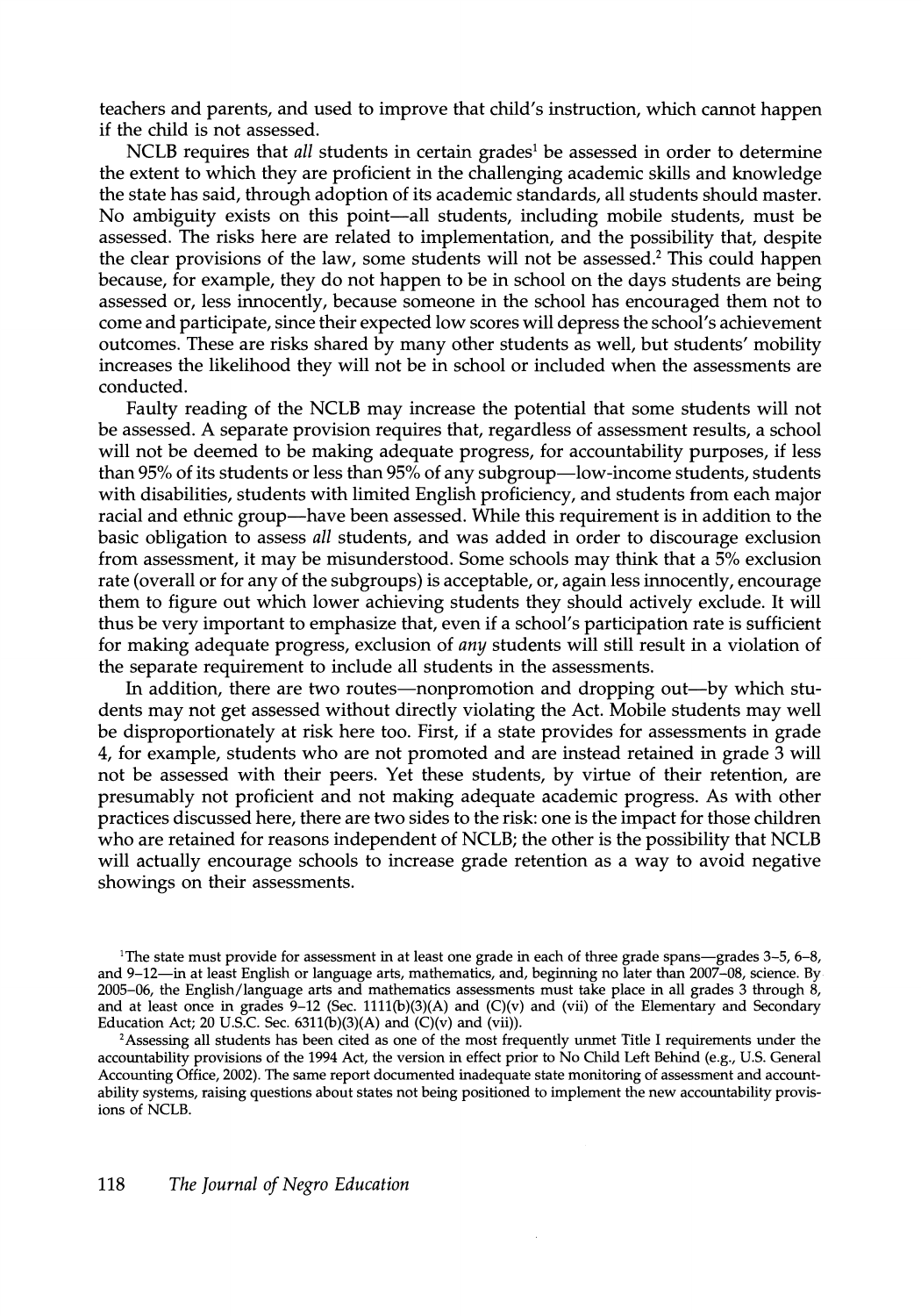**Although NCLB is silent on this problem of grade retention, there is an avenue under NCLB for addressing it. (This is over and above the other things states and districts can do to minimize or control grade retention, in light of the research showing that grade retention is not by itself an effective response to students' academic difficulties, and indeed can exacerbate them and increase the likelihood of dropping out.) Under NCLB, states must adopt at least one academic measure, in addition to assessment results, in determining whether elementary and middle schools are making adequate academic progress.3 Thus, a state could identify grade retention as an additional measure.4** 

**Second, students who have dropped out of school, of course, will not be assessed. There are two aspects to this risk. Regardless of the reasons for dropping out, exclusion of these students from assessment distorts the assessment outcomes as a measure of what portion of a school's population has achieved the required proficiencies. An 11th grade proficiency rate of 60% in a school with virtually no dropouts has a different significance from the same proficiency rate in a school where 30% of its students are gone by the**  spring of 11<sup>th</sup> grade. Indeed, recent research shows that the portion of high school students **who actually are proficient becomes dramatically lower, if the denominator includes the students who have dropped out, particularly when looking at either schools (e.g., in lowincome areas) or student groups (e.g., Hispanic Americans) with high dropout rates (Haney, 2002). This phenomenon can also create an incentive for schools to encourage lower achieving students to drop out, or at least to refrain from taking measures to encourage them to remain in school.** 

**NCLB actually recognizes this problem. It requires that states use graduation rates, in addition to academic assessment results, in determining whether high schools are making adequate yearly school accountability progress. For this purpose, it defines graduation rate as "the percentage of students who graduate from secondary school with a regular diploma in the standard number of years" (Sec. 1111(b)(2)(C)(vi) of the Elementary**  and Secondary Education Act; 20 U.S.C. Sec. 63311(b)(2)(C)(vi)).<sup>5</sup> The inclusion of "stan**dard number of years" language also addresses, at least for high schools, the grade retention problem discussed above. As with the additional measures for elementary and secondary schools, the graduation rate will not prevent a school with low student assessment results from being identified as not making adequate yearly progress (AYP), but it can result in additional schools being so identified. The impact of this requirement, however, has now been diluted by the Department of Education's regulations, which provide that, while the graduation rates must be reported in disaggregated form by** 

**5The regulations state a "regular diploma" does not include an alternative degree that is not fully aligned with the state's academic standard, such as a certificate or GED, and they also prohibit the state from counting dropouts as transfers (34 C.F.R. Sec. 200.19(a)(i)).** 

**<sup>3</sup>This additional measure may be used to identify more schools as not making adequate yearly progress even if their assessment results appear to be satisfactory, but it will not allow a school to be deemed to be making AYP if the school's assessment results are not satisfactory.** 

**<sup>4</sup>Similar to the method suggested below for counting dropouts, one way to construct this additional measure would be for the state to provide that students retained in the prior grade will be counted in the denominator of "all students" when determining the percentage of students who have attained proficiency. This reflects the**  reality that these students have not attained the expected proficiencies-unless, of course, grade retentions are **so arbitrary that even proficient students are retained (a phenomenon this proposal should help eliminate); or unless, following retention, the students have now attained proficiencies expected not just for the repeated grade but for the grade not yet entered. Further, even this remote latter possibility could be avoided by allowing these students to take the assessments with their age cohort, rather than assuming they are not proficient.**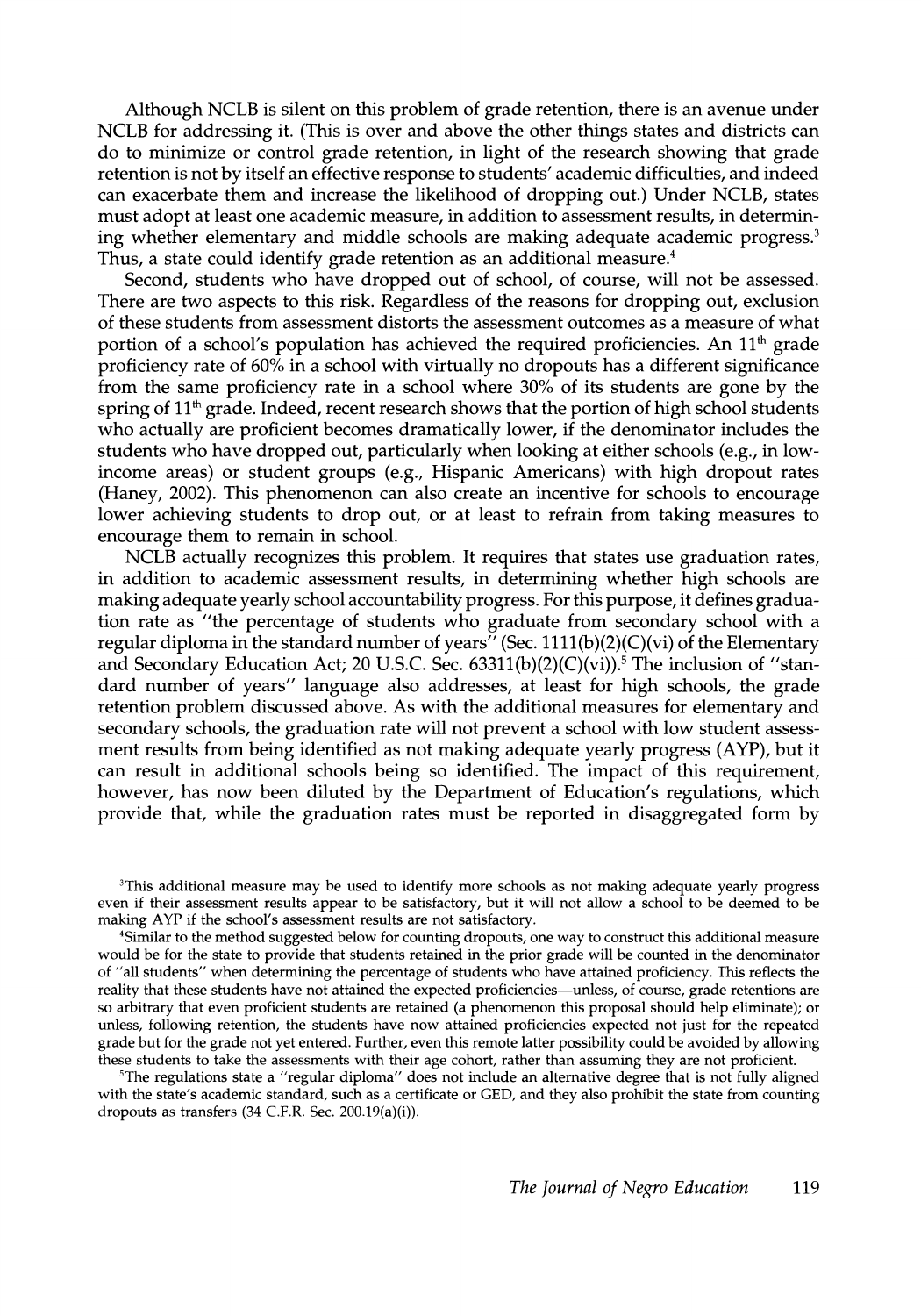**student subgroup, the state need only take into account the school's overall graduation rate, not the rate for each subgroup, in determining AYP.** 

# **Counting the Assessment Results**

**Title I requires that student assessment results be used to determine whether schools, and in turn districts and states, are making AYP toward the goal of all students becoming proficient in the skills and knowledge articulated in the state's academic standards. Schools not making AYP for successive years are subject to a graduated set of interventions and assistance (improvement, corrective action, and restructuring). The No Child Left Behind Act has modified the law by:** 

- **\* Establishing a much more rigorous method for determining the initial percentage of students who must be proficient for a school to be making adequate progress;**
- **\* Requiring that this minimum percentage be increased in stages over 12 years until all students are proficient;**
- **\* Providing that a school will not be making AYP unless both its overall student body and each of several designated student subgroups-low-income students, students with disabilities, students with limited English proficiency, and students from each major**  racial and ethnic group-are making AYP; and
- Expanding on the consequences for not making AYP, including providing parents of **children in schools in need of improvement with options to transfer to a higher achieving public school or obtain supplemental services, such as tutoring.**

**While the law is clear that all students must be assessed, there is one group of students whose assessment results are not counted in the same way as others for accountability purposes-namely, those students who do not remain in one school for the full academic year, either because they change schools or because they leave school altogether. For those students who change schools but remain in the same school district, their results count in determining whether the school district is making AYP academically, but they do not count in determining whether either school is making adequate progress. The regulations also provide that if these students change to a school in a different district but remain in the same state, then their results count in measuring the state's overall progress, but not the districts' or schools' progress. This reflects a balancing of interests. On the one hand, Congress and the Department of Education are responding to the argument by schools that it would be unfair to hold them accountable for the academic performance of students they have not taught for a full year. On the other hand, it recognizes continued responsibility for their performance by the district and/or state where the student is taught for a full year.** 

**It is clear, however, that balancing does not fully protect the educational interests of the affected students. Basic to the premises of NCLB's accountability system is the widely recognized notion that "what counts is whatever gets counted," and that schools will act to improve students' education when the performance of those students is the measure for which a school is held accountable. With limited resources, along with limited expertise in how to enable all students to become proficient, the school will have an incentive to pay less attention to the students who will not count, including those who show up after the start of the year. The fact that they still count for the district's and state's performance is a much weaker incentive, since those entities are not the ones directly educating these students.**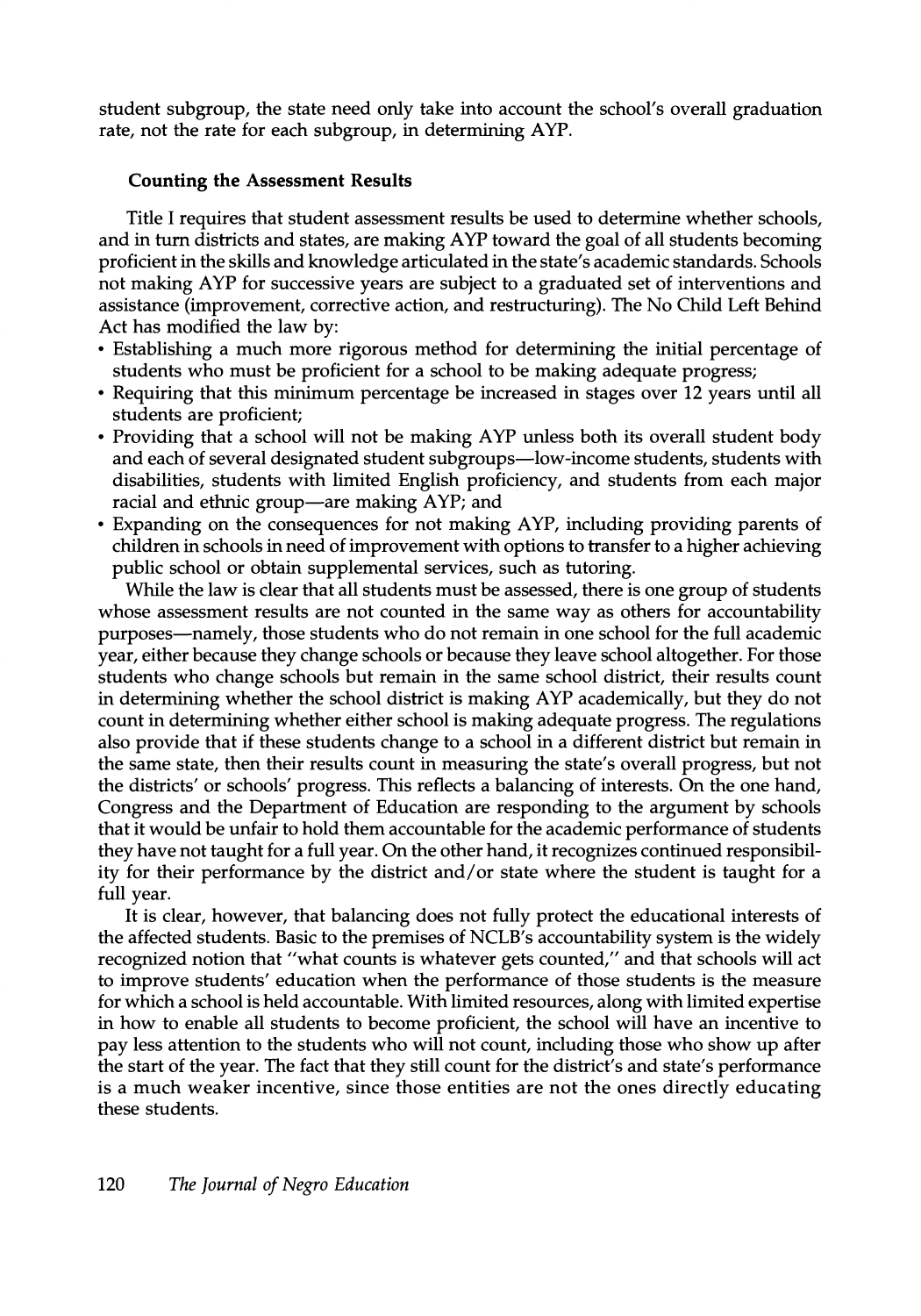### **THE RISK THAT SCHOOLS WILL PUSH LOW-ACHIEVING STUDENTS TO OTHER SCHOOLS IN ORDER TO AVOID ACCOUNTABILITY FOR THEIR ACHIEVEMENT<sup>6</sup>**

**As with other issues discussed here, the issue of switching schools potentially has two sides. The problem undermines full implementation of NCLB for reasons described in the previous section, and, at the same time, NCLB may create incentives that aggravate the problem. In the latter regard, while many students switch schools at the volition of their families or for other reasons unrelated to the school, schools may be in a position to ensure that certain other, low-achieving students do not remain in the school for a full academic year and are thus not counted for purposes of the school's accountability. For example:** 

- **\* Some school districts have temporary schools or learning centers to which students are assigned (for educational or disciplinary reasons) for less than a full year.7**
- **\* In some districts, certain students with disabilities may be assigned to a public or private learning setting outside their regular school for a period.**
- **\* Similarly, districts may have language centers for limited English proficient (LEP) students or "newcomer" centers for briefly enrolling immigrant students.**
- **\* School districts are involved in decisions about where homeless children (who must be assessed and counted on the same basis as other students under NCLB8) should continue**

<sup>6</sup> NCLB also includes other accountability provisions that are *intended* to encourage school mobility of low**achieving students for a positive reason-by providing the parents of children in low-achieving schools the right to transfer their child to another, higher achieving public school (for discussion of issues in implementing that provision, see Weckstein, in press). While this form of school mobility is beyond the scope of this article, it is worth noting that some of the accountability issues discussed here may affect these students as well. First, it is possible that schools designated as in need of improvement and wishing to overcome that designation may selectively encourage parents to exercise their right of transfer for those children who are viewed as the hardest to educate (which is not to deny that that such transfer to a higher achieving school may be in these students' best interest). Second, depending on the timing of their transfer, some of these students might not be counted in determining the AYP of either their old school or their new school, for reasons discussed in the previous section. They may not be included in their new school's measure of AYP if the transfer occurs after the start of the school year. Alternatively, students who transfer may not count if they change their mind and transfer**  back to their school of origin before the end of the year-for example, because they find that the new school **is not meeting their needs. Thus far, a very small percentage of eligible families are exercising this option, and even fewer are later transferring back (e.g., Silverman, 2003). Nevertheless, this could become a bigger issue as implementation proceeds.** 

**7The Department of Education's proposed regulations would have required states to establish some method (other than the standard method of using student assessment to determine AYP) for holding accountable those schools whose purpose is to serve students for less than a full academic year, but this provision was deleted from the final regulations, in response to concerns that it highlighted a potential loophole for avoiding accountability for certain students. However, neither the inclusion nor the deletion of the provision fully addresses the problem identified here (Proposed Regulations, 34 C.F.R. Sec. 200.13(d), 67 Federal Register 50986, 51005 (August 6, 2002); Final Regulations, 34 C.F.R. Sec. 200.13, 67 Federal Register 71710, 71741 (December 2, 2002)).** 

**8The Title I regulations on standards and assessments are explicit that all homeless children, as defined under the McKinney-Vento Act, are to be assessed, and that the rules for counting the results of students enrolled in one school for less than a full academic year apply to any homeless student (20 C.F.R. Sec. 200.6(d); 67 Federal Register 45038, 45042 (uly 5, 2002)). The same regulations also state, correctly, that homeless children do not form a separate category to be disaggregated for reporting and accountability purposes, but the Department of Education declined to state that homelessness should be treated as sufficient evidence of economic disadvantage so that homeless students should be counted in the "economically disadvantaged students" subgroup without requiring schools to obtain additional evidence of family income (e.g., Center for Law and Education et al., 2002). The Act treats migrant students differently from homeless students in this regard. The achievement results of migrant students must be disaggregated as a separate category for reporting purposes, although not for accountability purposes-that is, although the school must report their results separately, migrant students are not one of the identified subgroups that must separately make AYP (Sec. 1111(b)(3)(C)(xiii) of the Elementary and Secondary Education Act; 20 U.S.C. Sec. 6311(b)(3)(C)(xiii)).**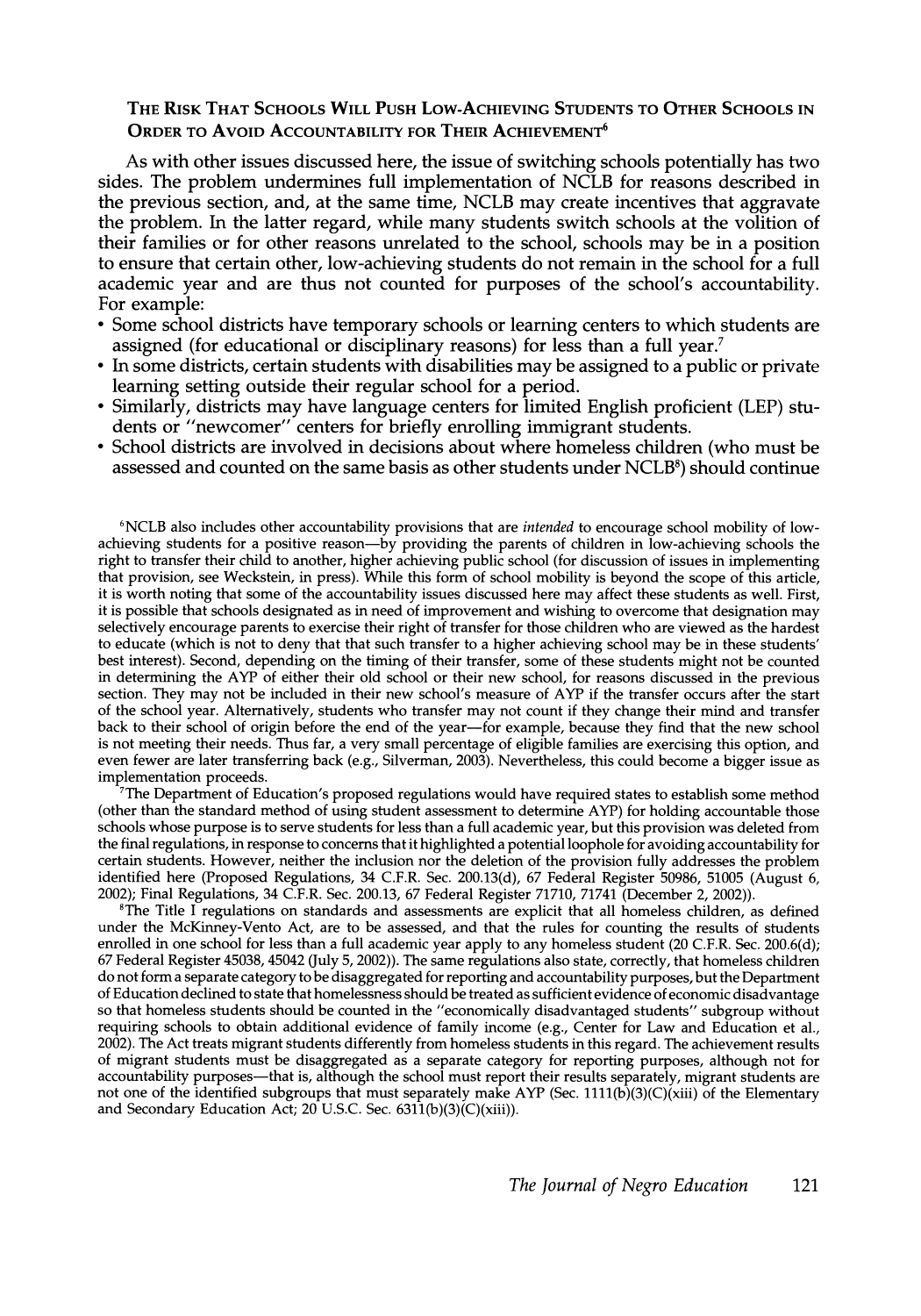**to attend school if they leave their attendance zone. Under the McKinney-Vento Act of 2000, this decision must be based on "the best interests of the child," and in determining those best interests the district must keep, to the extent feasible, the child in the original school, except when contrary to the parent's wishes.** 

- **\* Students who have been expelled or suspended for some length of time, at some point, may be considered not enrolled for the full academic year.**
- **\* Students may be encouraged to drop out or merely encouraged to "take some time out," which later is counted as a disenrolling, temporarily or otherwise) after they have already participated in the assessments-thereby discounting the assessment results.**

**While any of these phenomena may occur for reasons completely unrelated to NCLB, the more stringent accountability provisions of NCLB create some incentives to resort to them as a way of avoiding the impact of low achievement results.9 And families, not knowing about these accountability rules, will typically be unaware that such considerations may be interfering with the school making decisions in the child's best educational interests.** 

**The regulations provide that the "full academic year" be defined by the state, and the extent of the problems created by these provisions will depend in part on that definition. A definition that excludes students who enroll a few days after the start of school will negatively affect far more children than one stated in terms of attending for the bulk of the year regardless of when absences occur during the year. Additionally, whether students temporarily out of the school-for illness, family reasons, or attendance at a temporary**  learning facility—are treated as still "enrolled" in their school is also important. States **should address these definitions in a way that advances, rather than frustrates, the goals of NCLB. They must also ensure that these decisions do not result in discrimination on the basis of race, national origin, disability, or gender, in violation of civil rights laws.** 

**Finally, there is an important, unstated premise in the above discussion of negative**  incentives—namely, that schools *want* to avoid being identified as not making adequate **academic progress, even if a complete and accurate review of their students' achievement would reveal that indeed their progress is inadequate. If schools did not view such identification as a negative event, there would be no incentive to avoid counting lowachieving students in determining the school's academic progress. Of course, for most schools such identification is viewed as stigmatizing. The obvious reasons include: a lack of internal capacity to design and implement the kinds of reforms that would dramatically improve achievement; a well-grounded skepticism that identification will result in outside resources and assistance from the district or state of sufficient quality and intensity to meet this need; and a generalized view (less well-grounded in the law) that the consequences of identification under the Act are overwhelmingly punitive.** 

**However, it is possible to imagine, and indeed critical to seek, a change in this perspective. In such a shift, the driving motive for schools would be the desire to ensure that all their students are making sufficient progress to become academically proficient, and thus to intervene effectively when any of them, or any subgroup of them, are not making enough progress to do so. Changing this perspective, though, will require a combination of much greater and better-designed assistance and capacity-building opportunities and a more careful, less punitive reading of the law's accountability provisions. Also, there must be much more empowerment of those who already have no negative incentives for allowing schools to ignore the achievement needs of children-namely, the parents of** 

**<sup>9</sup>For concerns by education agencies that many more schools will be identified as "in need of improvement" under the new accountability provisions, see e.g., Hoff, 2002, Kurtz, 2003, Linn, Baker, and Betebenner, 2002, and Olsen, 2002; for concerns about education agencies adopting avoidance strategies, see U.S. Department of Education, 2002.**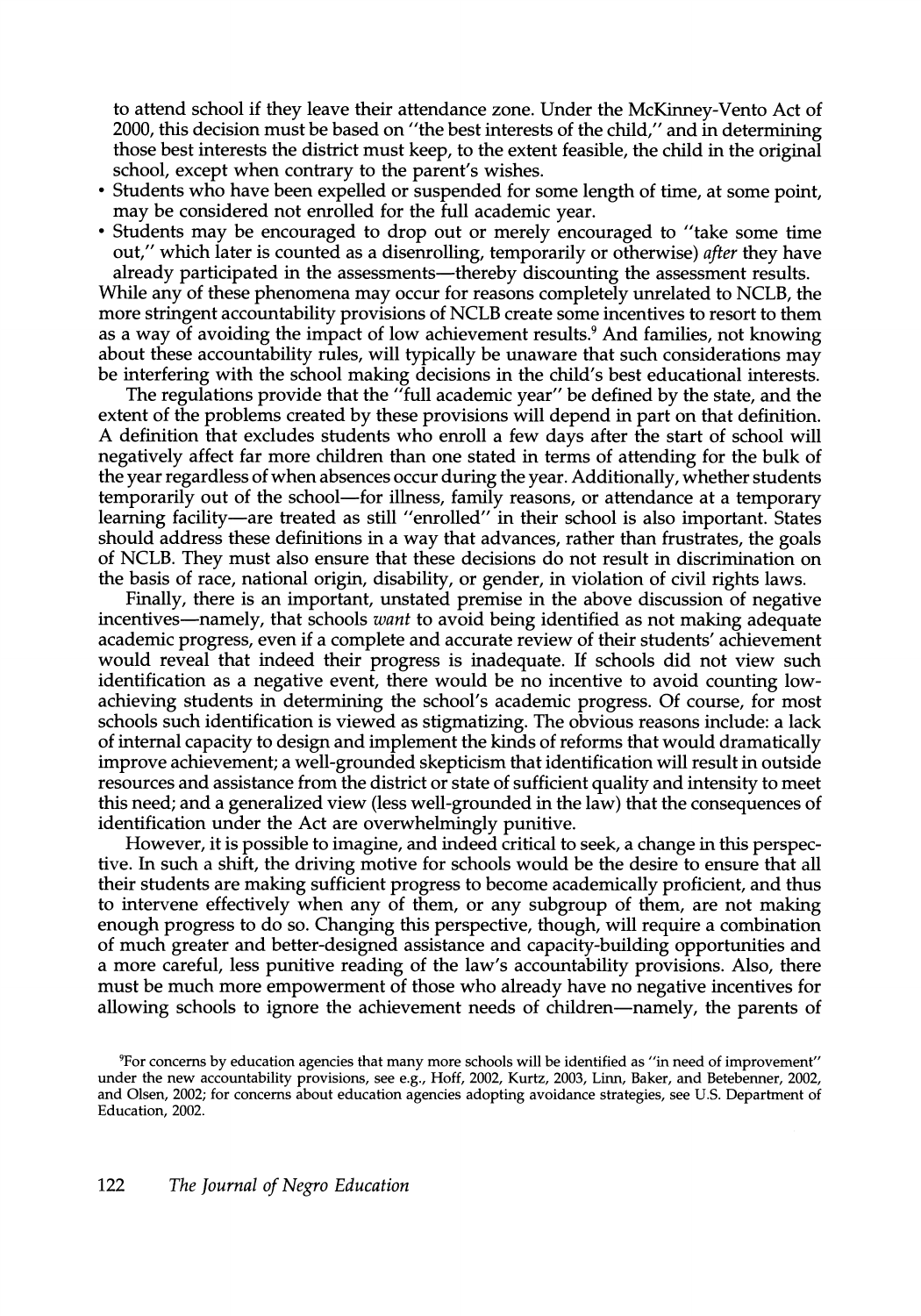**those children-through fully engaging the law's parent involvement provisions. (For an additional treatment of how to characterize the NCLB's accountability system, see Weckstein, in press, and U.S. Department of Education, 2002.)** 

#### **THE RISK OF LIMITED ACCESS TO THE EDUCATIONAL BENEFITS OF TITLE I**

**Title I is more than a system for setting academic standards, assessing whether students are meeting them, and imposing consequences on schools where students do not meet them-although that is the all too common perception. The program's annual \$11.7 billion mostly assists schools to plan, implement, and improve their core academic programs to deliver on the promise of quality education for their students and enable them to meet those standards. As part of that effort, the money comes with important requirements concerning various components of schools' academic programs. Taken together, these requirements frame the elements of a quality education that schools must provide their students and which parents have a right to expect. As such, they articulate a system of school accountability (i.e., accountability to families for delivering the elements of quality education) that complements, but is different from, the law's more widely recognized system of schools' accountability for gains in student performance (Center for Law and Education, 2002; Weckstein, 1999).** 

**Title I schools where low-income students constitute at least 40% of the enrollment and choose to run "school-wide programs" must develop and implement a comprehensive program plan describing how they will provide each of the required program elements in order to enable all students to become proficient, based on a comprehensive needs assessment of the entire school (including migrant students). The plan must spell out how the school will provide, for example, each of the following:** 

- **\* An enriched and accelerated curriculum;**
- **\* Effective instructional strategies and methods, including strategies for meeting the educational needs of historically underserved populations;**
- **\* Highly qualified teachers, who participate in intensive, high-quality staff development to improve their teaching skills;**
- **\* Strategies (e.g., counseling) for addressing the needs of all children in the school, particularly the needs of low-achieving children and those at risk of not meeting the state standards who are members of the target population of any program included in the school-wide program, along with methods for determining whether those educational needs have been met; and**
- **\* Timely and effective additional assistance to individual students having difficulty mastering any of the standards, including methods for identifying students' difficulties on a timely basis and providing sufficient information on which to base effective assistance.**

**The plan for providing each of these elements must be jointly developed with the parents. How this joint development will occur must be spelled out in the school's parent involvement policy, which also must be jointly developed with and approved by the parents. This jointly developed and approved parent involvement policy also must spell out how the school will implement various requirements for providing parents, in an accessible and understandable way, a variety of information, training, and opportunities for meetings with teachers and classroom observation. The policy should include other forms of assistance the school will provide to get parents involved in activities and various roles within the school building and their children's academic lives.**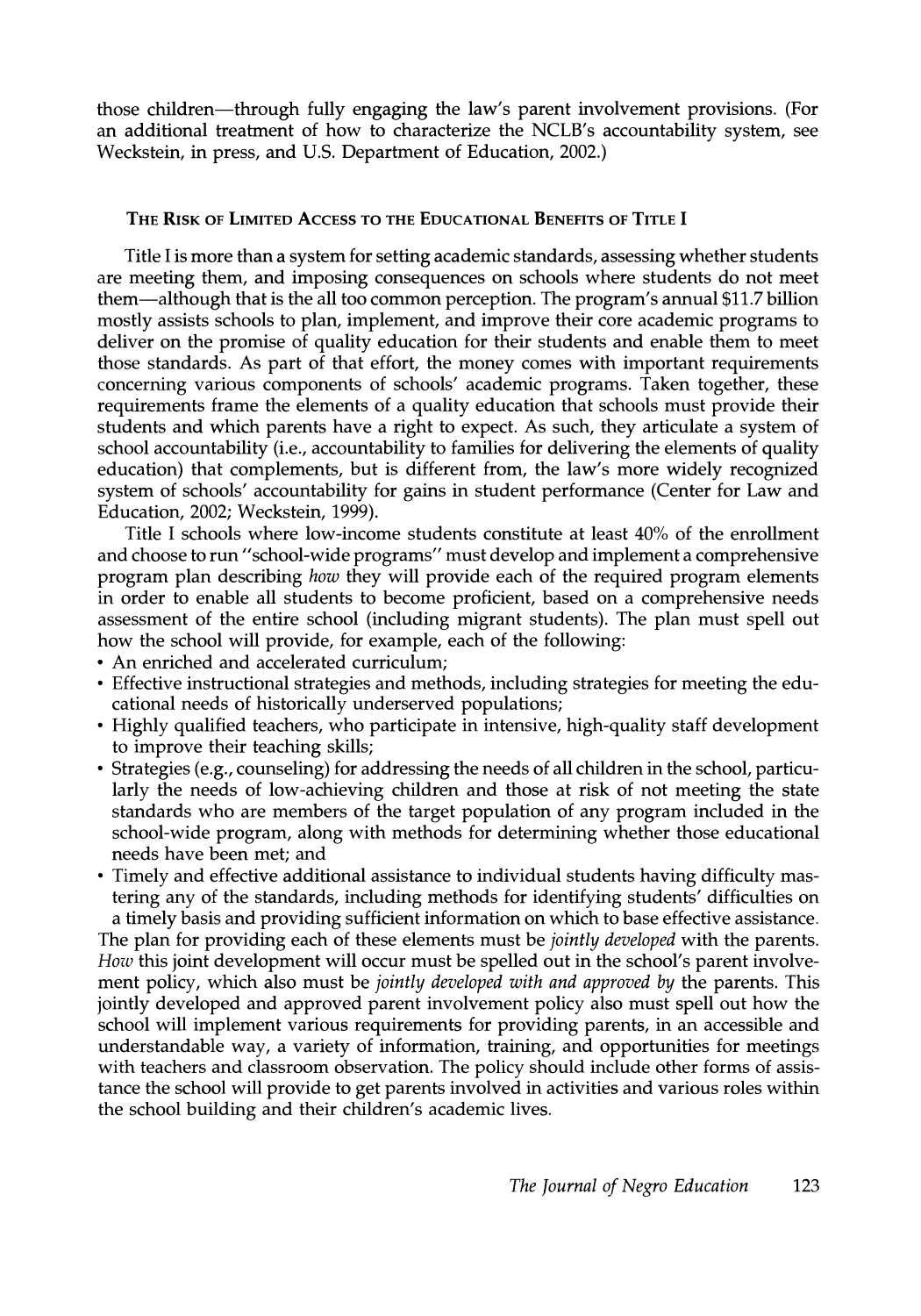**Title I schools that are "targeted assistance schools"-because their low-income enrollment is less than 40% or because they choose not to implement school-wide programsmust provide essentially the same quality elements, but only to students identified as failing, or at risk of failing, to meet the state's academic standards. This identification must be based on multiple, education-related, objective criteria established by the district and supplemented by the school. These schools must also have a jointly developed and approved parent involvement policy, covering the same requirements. (There is no explicit requirement for a written program plan in targeted assistance schools, but the program requirements clearly presume and demand a high level of planning.)** 

**These requirements for the elements of a quality education program and for parent involvement in designing, implementing, and evaluating the program have been in the Title I law since 1994. However, up to now, they have been largely ignored because of: (a) failure to provide information about them to schools, parents, and communities; (b) failure to assist schools develop the capacity to carry them out (despite a requirement that state plans describe how they will assist each district and school to develop the capacity to comply with each of these requirements); and (c) failure to monitor and enforce them (despite district, state, and federal agency responsibility for enforcing the law). These school-level requirements are central to designing an effective and responsive educational program that will enable all students to meet high standards. Thus, reversing these implementation failures should be a high priority both for education agencies and advocates.** 

**Ensuring effective implementation of certain of these requirements will be particularly challenging in regard to mobile students. For example:** 

- **\* How will late-entering students be included in the school's comprehensive needs assessment, upon which the program plan must be based?**
- **\* How will the school develop instructional and other strategies to meet the needs of such students, and how will the school determine whether the needs of students who move are being met?**
- **\* How will the school ensure that the requirements for individual assistance to students having difficulty mastering particular standards are timely and effective for students who have been in the school for less time than other students?**
- **\* In targeted assistance schools, how are mobile students identified as eligible for Title I services? In schools where identification in the fall is largely based on assessment results from the previous spring, does the school have and use such results for students who in the prior year were attending a different school (including in some cases non-Title I schools)?**
- **\* Given the learning curve in dealing with the complexity of the educational issues to be addressed, how will these children's parents, who are less familiar with the new school, get the information and assistance they need to make effective use of the parent involvement opportunities provided by the Act and monitor the quality of their children's education?**

**The particular needs of mobile students make it both more important that they receive the benefits of the educational components required in Title I schools and more difficult for them to access those quality components effectively.** 

#### **REFERENCES**

**Center for Law and Education. (2002). No Child Left Behind-A Title I overview. Retrieved from www.cleweb.org.**